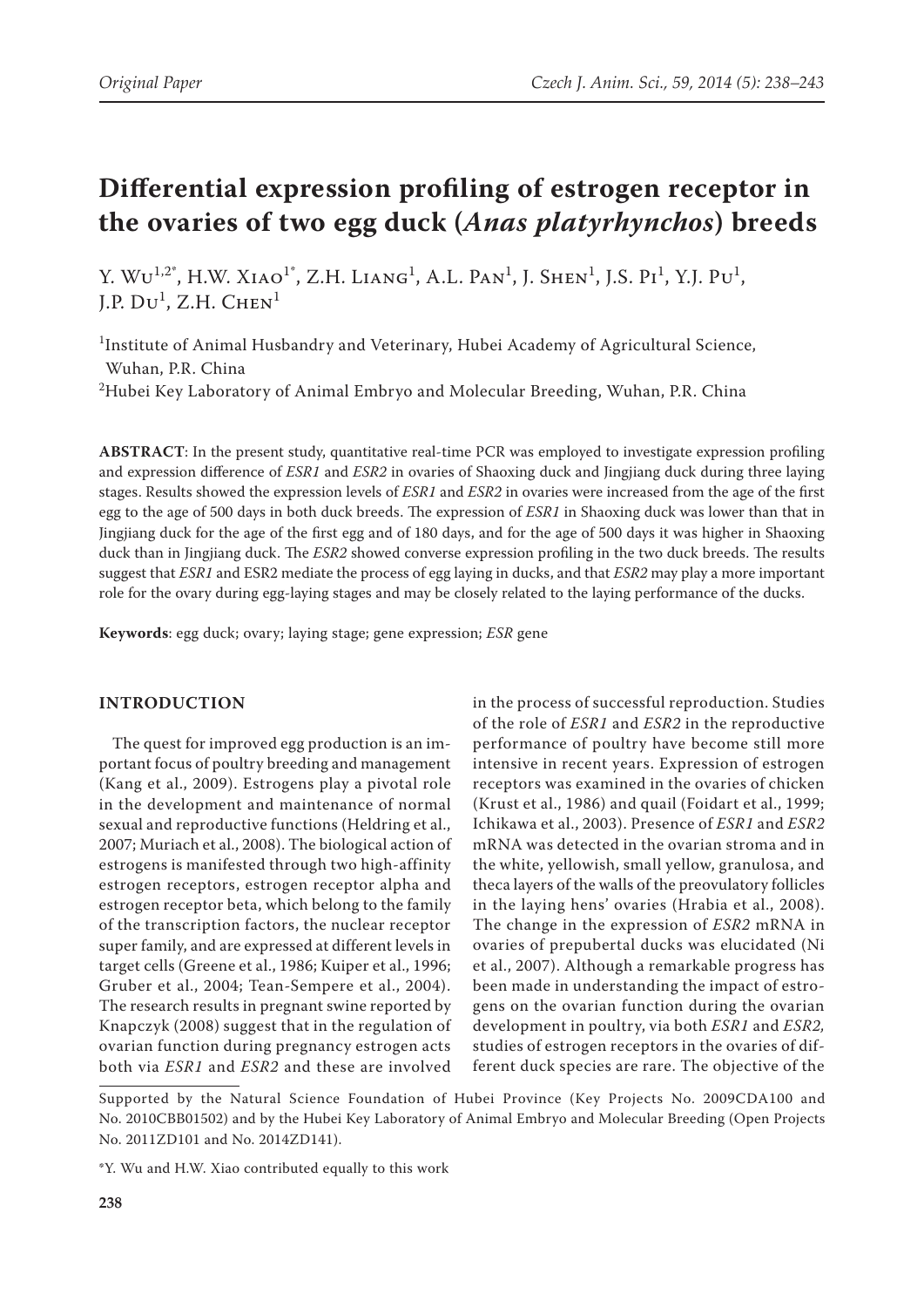present study was to investigate the expression profiling and the expression difference of *ESR1* and *ESR2* mRNA in the ovaries of Shaoxing duck and Jingjiang duck during three egg laying stages.

#### **MATERIAL AND METHODS**

*Animals and tissue collection.* Shaoxing duck and Jingjiang duck are two local Chinese breeds. Shaoxing duck is characterized by a small body size (about 1255 g), early maturity (ca. at day 102), and high productivity (more than 300 eggs per year) (Zhao et al., 2005). Jingjiang duck is a local variety of the Hubei Province which is characterized by small body size (about 1226 g), early maturity (ca. at day 100), and low productivity (about 200 eggs per year) (Ding et al., 2004). The two species are bred throughout the year. In this study, 100 Jingjiang and 100 Shaoxing female ducklings were raised from hatching up to the age of 500 days. All ducks were housed individually in wire cages in a room with controlled temperature ( $25 \pm 3$ °C) and fed a commercial diet before the commencement of the experiments. At the onset of laying, the illumination scheme for all ducks was 16 h. All animal procedures and handling were conducted in compliance with the Guild for Care and Use of Laboratory Animals. At each of the three laying stages  $- (1)$  at the age of the first egg,  $(2)$  at day 180 (period of the best laying performance), and (3) at day 500 (at this stage the laying performance rapidly lowers) – six Jingjiang ducks and six Shaoxing ducks were anaesthetized by immersion in a saturated solution of 3-aminobenzoic acid ethyl ester (Sigma-Aldrich, St. Louis, USA). Then the ducks were immediately dissected to collect ovaries including small oocytes (diameter less than 5 mm), but excluding oviduct. Dissected ovaries were immediately frozen in liquid nitrogen. Once in the laboratory, samples were conserved at –80°C until RNA isolation was performed.

*RNA isolation and cDNA synthesis.* Total RNA was isolated using Gibco BRL TRIzol Reagent kit

according to the instructions of the manufacturer (Life Technologies, Barcelona, Spain). The total RNA samples of ovaries from ducks of different age stages (age of the first egg, of 180 days, and of 500 days) were pooled separately for the two duck breeds. And cDNA was obtained from 1 μg of total RNA from the two different pools by reverse transcriptase PCR (SuperScript™ First-Strand Synthesis System; Invitrogen, Leek, the Netherlands) using random hexamers as primers and following manufacturer's recommendations.

*Semi-quantitative RT-PCR.* Real-time quantitative PCRs were run for 1 μg total RNA of each tissue in all ducks, by fluorescent monoplex PCR using 2×SYBRGreen Master Mix (Taq DNA polymerase, dNTP, and reaction buffer) (TaKaRa Bio Inc., Otsu, Japan). PCR mixture contained 1 μl of cDNA (1 μg/μl), 7.5 μl of 2×SYBRGreen Master Mix, 0.5 μl of each primer (10μM), and water in a final volume of 15 μl. Real-time quantitative PCR was conducted using a Chromo4 Real-Time Detection System (MJ Research Inc., Waltham, USA). Amplifications were carried out at a final volume of 20 μl, containing 1.0 μl of DNA sample, 10 μl of SYBRGreen Real time PCR Master Mix (TaKaRa), 1.0 μl of each primer, and 7.0 μl of ddH<sub>2</sub>O. The reaction carried out without template was used as blanks. PCR amplification was performed in triplicate wells, using the following conditions: 5 min at 94°C, followed by 45 cycles consisting of 20 s at 94°C, 20 s at 50, 56, and 55°C (for *β-actin*, *ESR1*, and *ESR2*, respectively), and 30 s at 72°C.

All PCR primers (Table 1) for real-time quantitative RT-PCR were chosen within the target sequences of *β-actin*, *ESR1*, and *ESR2* for duck to generate specific products around 200 bp. The target sequences of *β-actin* (EF667345), *ESR1* (EF502052.1), and *ESR2* (NM\_204794) for designed degenerate primers were retrieved from the Gen-Bank (http://www.ncbi.nlm.nih.gov/; NCBI, US National Library of Medicine, USA). The cDNA concentrations were measured at  $OD_{260}$  and the

Table 1. Primer sequences used for analyses of the expression pattern of duck *ESR1* and *ESR2* genes

| Primer name    | Product size (bp) | Primer sequence (5'-3')                                      | Annealing temperature $(^{\circ}C)$ |
|----------------|-------------------|--------------------------------------------------------------|-------------------------------------|
| $\beta$ -actin | 150               | F-5'-ACGGTGCTGTCTGGTGGTA-3'<br>R-5'-TGTCTGACATGGGAGAGCAG-3'  | 50                                  |
| ESR 1          | 189               | F-5'-TAGAGGGCATGGTGGAAATC-3'<br>R-5'-TGTCCAGAACACGGTGGATA-3' | 56                                  |
| ESR2           | 238               | F-5'-GGTTCCGAGAGCTGAAACTG-3'<br>R-5'-TGTCTGACATGGGAGAGCAG-3' | 55                                  |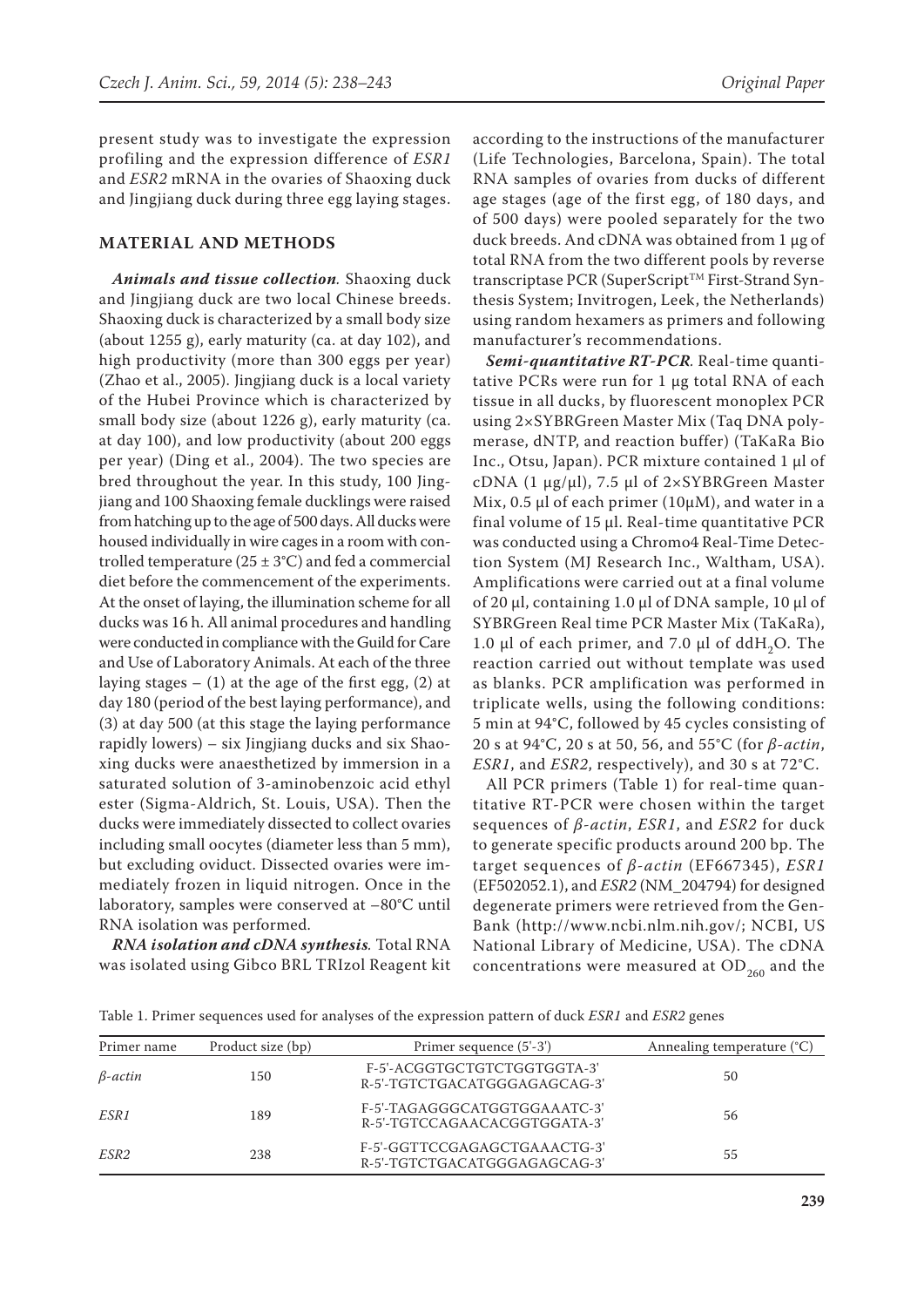corresponding copy numbers were based on the formula that 1 μg of 1000 bp DNA is equivalent to  $9.1 \times 10^{11}$  molecules. Serial 10-fold dilutions of the resulting plasmid clones, e.g., ranging from 109 down to 104 input cDNA copies, were used as a standard curve in each PCR run.

*Western blot analysis.* The ESR1 proteins from each tissue sample were extracted and run on 8–16% gradient SDS polyacrylamide gels. The separated proteins were transferred onto a nitrocellulose membrane. Antibodies specific to ESR1 and ESR2 were used at 1 : 1000 dilutions. All incubations were performed in Tris-HCl buffer, pH 7.5, with 0.1% Tween 20 and 5% dry milk. Dry milk was not added for the final washing. Immunodetection was performed by using chemiluminescence (TianGen Biotech, Beijing, China). Signal intensity was determined by densitometry.

*Statistical analyses.* After the completion of real-time quantitative PCR amplification, data were obtained using Opticon Monitor software (Version 2.03, 2005). The exact copy number of constitutive transcripted mRNA in each tissue was derived from each threshold value according to the standard curve. The data which presented as the fold change in tissues for *ESR1* and *ESR2* gene expression were normalized to *β-actin* using that of the age of the first egg as a calibrator of one. Normalized Ct values from *ESR1* and *ESR2* were compared using two-tailed paired Student's *t*-test (after the data passing the Kolmogorov-Smirnov test of normality).

#### **RESULTS AND DISCUSSION**

Estrogens play an important role in the ovarian function of poultry. The effect of estrogen on ovarian function is mediated by the receptors, ESR1 and ESR2*.* However, the expression profile of these receptors in the ovaries of developing and laying ducks has not been examined until this study. Quantitative PCR has become a standard method for the measurement of gene expression by evaluating the amount of mRNA produced (Ong et al., 2002). Therefore, in the present work, the level of expression of *ESR1* and *ESR2* mRNA in the ovaries of ducks at the age of the first egg, of 180 days, and of 500 days was investigated by real-time quantitative PCR.

The mRNA expression of *ESR1* in Jingjiang and Shaoxing ducks at three laying stages was examined by real-time PCR. As show the results given in Figure 1A, the *ESR1* gene occurred throughout all the examined ovaries of Jingjiang and Shaoxing duck. The relative expression level at 180 days was higher than that at the age of the first egg, and that at 500 days was higher than at 180 days both in Jingjiang and Shaoxing duck. For both duck species, there were significant differences in the relative expression levels of *ESR1* mRNA in ovaries between the age of the first egg (or of 180 days) and of 500 days, but there was no significant difference in the results for the age of the first egg and for 180 days. The results for the mRNA expression of *ESR2* in the ovaries of Jingjiang and Shaoxing duck at three laying stages are shown in



Figure 1. Development changes of the relative expression levels for *ESR1* (**A**) and *ESR2* (**B**) mRNA in ovaries of Jingjiang and Shaoxing ducks

 $1 =$  stage of the first egg,  $2 =$  stage of 180 days,  $3 =$  stage of 500 days  $a,b(P < 0.05)$  significant difference in Jingjiang duck and Shaoxing duck  $A,B(P < 0.05)$  significant difference at the individual stages of age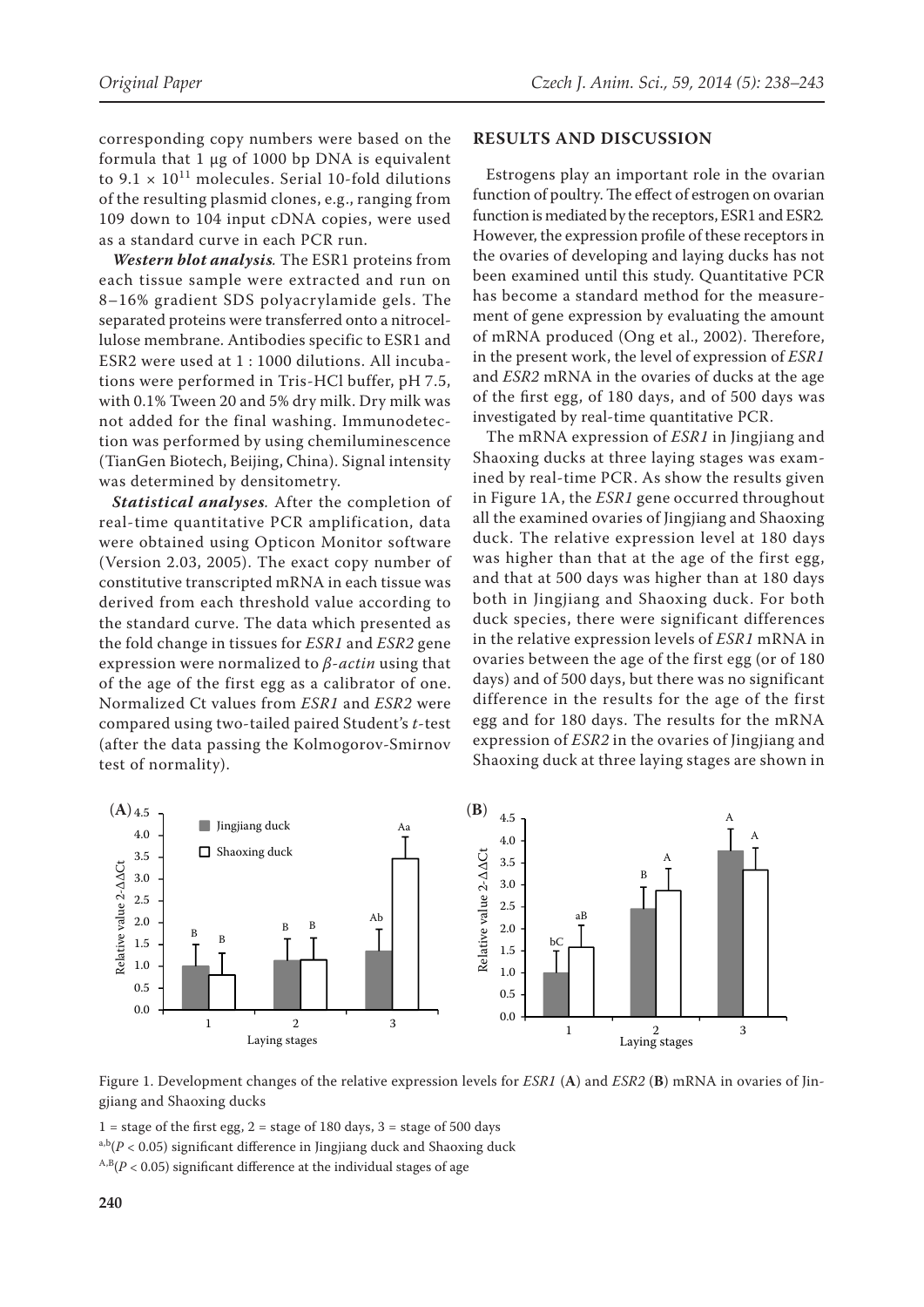

Figure 2. The Western-blot results for *ESR1* in different duck ovaries

 $1 =$  stage of the first egg,  $2 =$  stage of 180 days,  $3 =$  stage of 500 days

Figure 1B. Like the *ESR1* mRNA, the *ESR2* gene was detected throughout all the examined ovaries the 1 of Jingjiang as well as Shaoxing duck and the relative expression levels of *ESR2* mRNA in ovaries were increasing from the age of the first egg to 500 days both in Jingjiang and Shaoxing duck. For both duck species, there were significant differences in the relative expression level of *ESR2* mRNA in ovaries between the three laying stages (age of the first egg, of 180 days, and of 500 days).

> The relative expression levels of *ESR1* mRNA in ovaries of Jingjiang duck and Shaoxing duck differed at the three laying stages. There was no significant difference in the relative expression levels between the stage of the first egg and that of 180 days in all duck. But there was a considerable difference between the two duck species for

the stage of 500 days. At different laying stages, the relative expression levels of *ESR2* mRNA in ovaries of Jingjiang duck and Shaoxing duck were different. There was insignificant difference in the relative expression levels between the stage of 500 days for Jingjiang duck and Shaoxing duck. But at the stages of the first egg and of 180 days, the relative expression levels of *ESR2* mRNA in Shaoxing duck were significantly to very significantly higher than those in Jingjiang duck.

Protein lysates from each ovary sample were examined by the Western blot analysis to seek for the presence of ESR1 and ESR2 proteins in the ovaries. The predicted ESR1 and ESR2 duck proteins were 66 kDa and 54 kDa, respectively. The results are given in Figures 2 and 3. For ESR1 and ESR2 proteins, although they were detected in all



Figure 3. The Western-blot results for *ESR2* in different duck ovaries 1 = stage of the first egg, 2 = stage of 180 days, 3 = stage of 500 days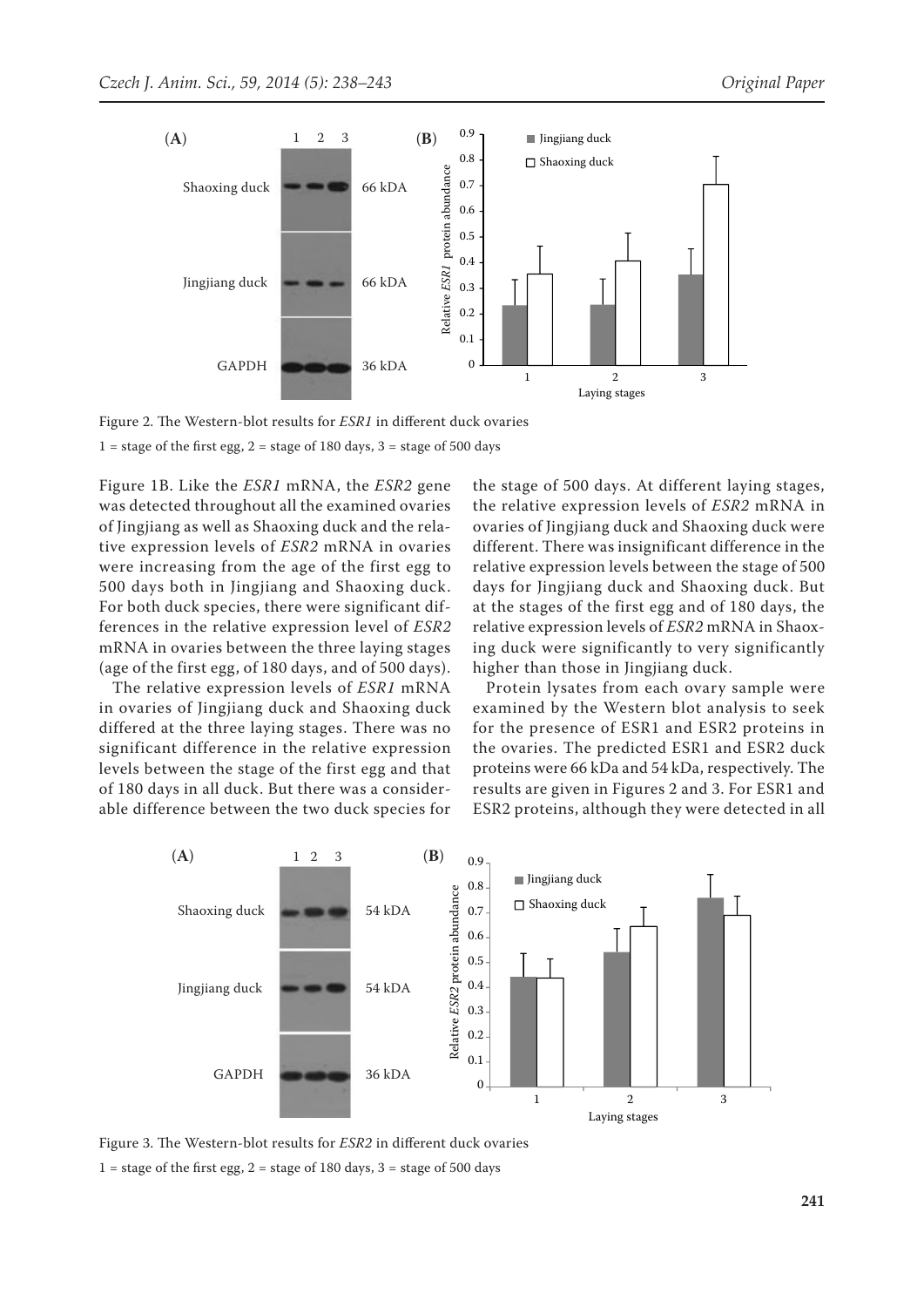ovaries of both duck species and showed similar expression pattern with *ESR1* and *ESR2* mRNA expression, the expression abundance at different laying stages was not significantly different (*P* > 0.05) for the two species. It was probably caused by the fact that parts of mRNA of *ESR1* and *ESR2* were not translated to protein at different stages of the ovarian development.

In the present study, the levels of expression of *ESR1* mRNA were significantly different for Jingjiang ducks and Shaoxing ducks between the age of 500 days and the age of the first egg (180 days) ( $P < 0.05$ ). These results showed similar pattern to that in geese (Kang et al., 2011) and suggest that *ESR1* remained stable from newborn to the egg-laying stage and then increased during the different ovarial stages and in sexual maturity of egg ducks because it plays a pivotal role in the ovary (Drummond et al., 1999; Munoz et al., 2007). Previous studies revealed that both *ESR1* and *ESR2* play the role in the maintenance of ovarian function and in the process of successful reproduction (Knapczyk et al., 2008). *ESR2* is a predominant form of estrogen receptor in the ovary (Jefferson et al., 2002; Couse and Korach, 2004) and is localized primarily in the granulose cells of small and growing follicles (Byers et al., 1997). It is essential for the efficiency of normal ovulation (Drummond et al., 2002). In contrast, *ESR1* occurs mainly in the mammalian uterus (Byers et al., 1997; Couse et al., 1997; Drummond et al., 1999) and it is essential for female sexual differentiation, fertility, and lactation (Drummond et al., 2002). Previous studies showed that the physiological roles of estrogens in the ovary are mediated more by *ESR2* than by *ESR1* during early postnatal development (Ying et al., 2000; Nilsson et al., 2001; Kowalski et al., 2002; Ni et al., 2007). Therefore, this probably explains why the increase of *ESR2* expression from the age of the first egg to 500 days was higher than that of *ESR1*.

The Shaoxing duck is a high-yielding Chinese local breed. The Jingjiang duck is also a local breed, but its yield is lower. In the present study, we observed that the expression level of *ESR2* mRNA and protein in Shaoxing duck at the stages of age of the first egg and of 180 days was higher than in Jingjiang duck; at the stage of 500 days the expression level of *ESR2* mRNA and protein in Shaoxing duck was lower than in Jingjiang duck. The expression pattern of *ESR1* mRNA and protein was converse. The results imply that *ESR2* is closely related to the laying performance

of ducks and that it may play a more important role for the ovary during the egg-laying stages.

### **CONCLUSION**

In conclusion, the results of this study establish that ESR1 and *ESR2* mRNAs (protein) are expressed and reflect changes in the ovaries of Jingjiang ducks and Shaoxing ducks during the three laying stages (age of the first egg, of 180 days, and of 500 days). These findings demonstrate how the expression of both *ESR1* and *ESR2* mRNA (protein) in the ducks' ovaries was changing, and that its level increased from the age of the first egg till day 500. These results support the possibility that *ESR1* and *ESR2* maintain the ovarian function and the process of successful reproduction, and that *ESR2* plays a more important role for the ovary during the egg-laying stages and that it is closely related to the ducks' laying performance.

#### **REFERENCES**

- Byers M., Kuiper G.G., Gustafsson J.A., Park-Sarge O.K. (1997): Estrogen receptor-beta mRNA expression in rat ovary: down-regulation by gonadotropins. Molecular Endocrinology, 11, 172–182.
- Couse J.F., Korach K.S. (2004): Estrogen receptor-alpha mediates the detrimental effects of neonatal diethylstilbestrol (DES) exposure in the murine reproductive tract. Toxicology, 205, 55–63.
- Couse J.F., Lindzey J., Grandien K., Gustafsson J.A., Korach K.S. (1997): Tissue distribution and quantitative analysis of estrogen receptor-α (ERα) and estrogen receptor-β (ERβ) messenger ribonucleic acid in the wild-type and ERα-knockout mouse. Endocrinology, 138, 4613–4621.
- Ding S.H., Chen H.S., Liu J.P., Zhao S.Q. (2004): Breeds of Livestock and Poultry in Hubei Province. 1<sup>st</sup> Ed. Hubei Science and Technology Press, Wuhan, China. (in Chinese)
- Drummond A.E., Baillie A.J., Findlay J.K. (1999): Ovarian estrogen receptor alpha and beta mRNA expression: impact of development and estrogen. Molecular and Cellular Endocrinology, 149, 153–161.
- Drummond A.E., Britt K.L., Dyson M., Jones M.E., Kerr J.B., O'Donnell L., Simpson E.R., Findlay J.K. (2002): Ovarian steroid receptors and their role in ovarian function. Molecular and Cellular Endocrinology, 191, 27–33.
- Foidart A., Lakaye B., Grisar T., Ball G.F., Balthazart J. (1999): Estrogen receptor-beta in quail: cloning, tissue expression and neuroanatomical distribution. Journal of Neurobiology, 40, 327–342.